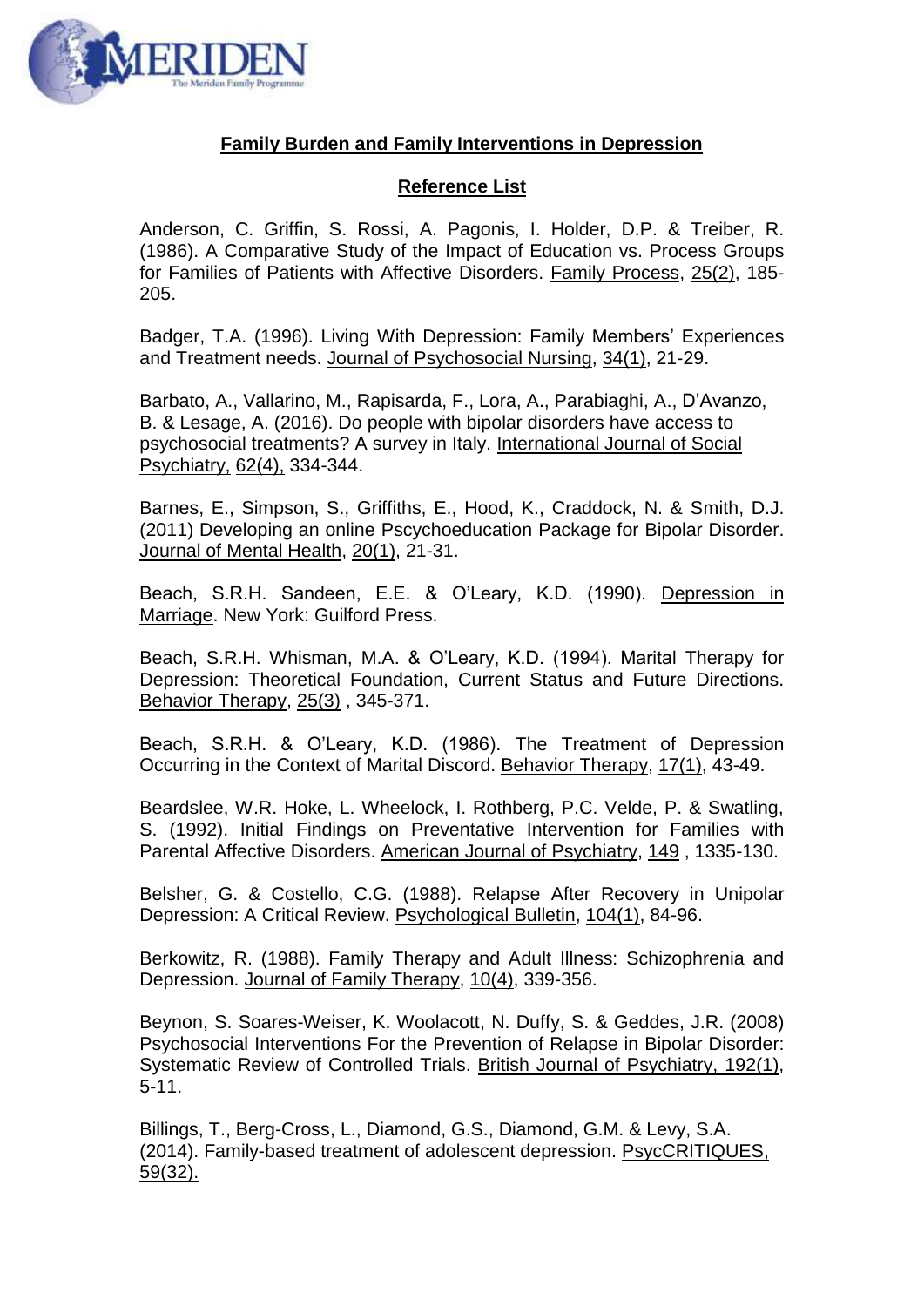

Britvić, D., Lapenda, B., Anticević, V., Kekez, V. (2009) Psychosocial Intervention as the Additional Therapy for Bipolar Affective Disorder A Case Report. Psychiatria Danubina, 21(1), 75-81

Castle, D. J., Berk, L., Lauder, S., Berk, M. and Murray, G. (2009), Psychosocial interventions for bipolar disorder. Acta Neuropsychiatrica, 21: 275–284

Chakrabarti, S. Kulhara, P. & Verma, S.K. (1992). Extent and Determinants of Burden Among Families of Patients With Affective Disorders. Acta Psychiatrica Scandinavica, 86(3), 247-252.

Clarkin, J.F. Glick, I.D. Haas, G.L. Spencer, J.H. Lewis, A.B. Peyser, J. DeMane, N. Good-Ellis, M. Harris, E. & Lestelle, V. (1990). A Randomised Clinical Trial of Inpatient Family Intervention. V. Results for Affective Disorders. Journal of Affective Disorders, 18(1), 17 - 28.

Clarkin, J.F. Haas, G.L. & Glick, I.D. (1988). Affective Disorders and the Family: Assessment and Treatment. New York: Guilford Press.

Compas, B.E., Forehand, R., Thigpen, J.C., Keller, G., Hardcastle, E.J., Cole, D.A., Potts, J., Watson, K.H., Rakow, A., Colletti, C., Reeslund, K., Fear, J., Garai, E., McKee, L., Merchant, M.J. & Roberts, L. (2011) Family group cognitive-behavioral preventive intervention for families of depressed parents: 18- and 24-month outcomes*,* Journal of Consulting and Clinical Psychology, 79 (4), 488 – 499.

Compas, B.E., Keller, G. & Forehand, R. (2011) Preventive intervention in families of depressed parents: A family cognitive-behavioral intervention, Depression in adolescent girls: Science and prevention, 318-339.

Coyne, J.C. Kessler, R.C. Tal, M. Turnbull, J. Wortman, C.B. & Greden, J.F. (1987b). Living With a Depressed Person. Journal of Consulting and Clinical Psychology, 55(3), 347-352.

Del Vecchio, V., Luciano, M., Malangone, C., Giacco, D., De Rosa, C., Sampogna, G., Del Guadio, L., Vinci, V., Di lorio, E., Felziani, N., Pescosolido, R., Ciampini, G., Lampis, D., De Falco, L., Biondi, S., Riva, A., Orlandi, E., Baronessa, C., Piselli, M., Fiorillo, A. & Maj, M (2011) Implementing family psychoeducational intervention for bipolar I disorder in 10 Italian mental health centres, Italian Journal of Psychopathology, 17 (3), 277-282.

Denton, W.H., Nakonezny, P.A. & Burwell, S.R. (2010) The effects of meeting a family therapy supervision team on client satisfaction in an initial session. Journal of Family Therapy. (article online in advance of print)

Depp CA, Moore DJ, Patterson TL, Lebowitz BD, Jeste DV. (2008) Psychosocial Interventions and Medication Adherence in Bipolar Disorder. Dialogues in Clinical Neurosciences, 10(2), 239-50.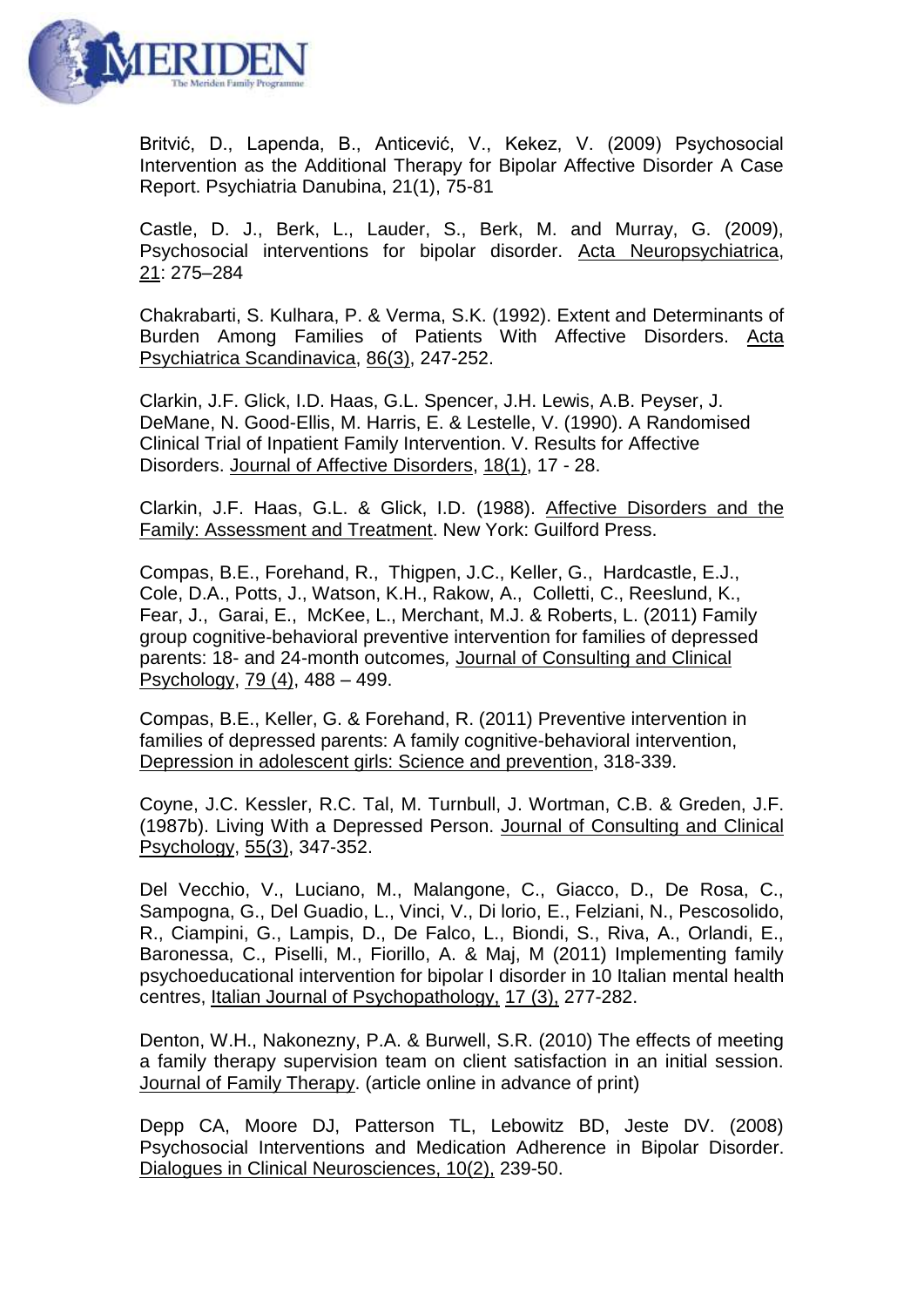

Fadden, G. (1989). Pity the Spouse! Depression Within Marriage. Stress Medicine, 5(2), 99-107.

Fadden, G. Bebbington, P. & Kuipers, L. (1987b). Caring and Its Burdens: A Study of the Spouses of Depressed Patients. British Journal of Psychiatry, 151, 660-667.

Fountoulakis, K.N., Gonda, X., Siamouli, M., & Rihmer, Z. (2009) Psychotherapeutic Intervention and Suicide Risk Reduction in Bipolar Disorder: A Review of the Evidence. Journal of Affective Disorders, 113(1-2), 21-9.

Fristad, M.A. Gavazzi, S.M. & Mackinaw-Koons, B. (2003) Family Psychoeducation: An Adjunctive Intervention for Children with Bipolar Disorder. Biological Psychiatry, 1;53(11), 1000-8.

Furnham, A. & Kuyken, W. (1991). Lay Theories of Depression. Journal of Social Behaviour and Personality, 6(2), 329-342.

Gent, E.M. van & Zwart, F.M. (1991). Psychoeducation of Partners of Bipolar-Manic Patients. Journal of Affective Disorders, 21(1), 15-18.

Ghadirian, F., Nasiri, M. & Karami, K. (2009) Family Psychoeducation: An Adjunctive Intervention for Mood Disorder Patients. Iranian Journal of Nursing and Midwifery Research, 14(1), 35-40.

Glick, I.D. Burti, L. Suzuki, K. & Sacks, M. (1991a). Effectiveness in Psychiatric Care: I. A Cross-National Study of the Process of Treatment and Outcomes of Major Depressive Disorder. Journal of Nervous and Mental Disease, 179 , 55-63.

Glick, I.D. Burti, L. Minakawa, K. Maehara, K. & Sacks, M. (1991b). Effectiveness in Psychiatric Care: II. Outcome For the Family After Hospital Treatment for Major Affective Disorder. Annals of Clinical Psychiatry, 3, 187- 198.

Glick, I.D., Burti, L. & Sacks, M. (1994). III. Psychoeducation and Outcome for Patients with Major Affective Disorder and Their Families. British Journal of Psychiatry, 164, 104-106.

Glick, I.D. Clarkin, J.F. Spencer, J.H. Haas, G.L. Lewis, A.B. Peyser, J. DeMane, N. Good-Ellis, M. Harris, E. & Lestelle, V. (1985).A Controlled Evaluation of Inpatient Family Intervention, I. Preliminary Results of the Six-Month Follow-Up. Archives of General Psychiatry, 42, 882-886.

Haas, G.L. Glick, I.D. Clarkin, J.F. Spencer, J.H. Lewis, A.B. Peyser, J. DeMane, N.Good-Ellis, M. Harris, E. & Lestelle, V. (1988). Inpatient Family Intervention. II Results At Hospital Discharge. Archives of General Psychiatry, 45(3), 217 - 224.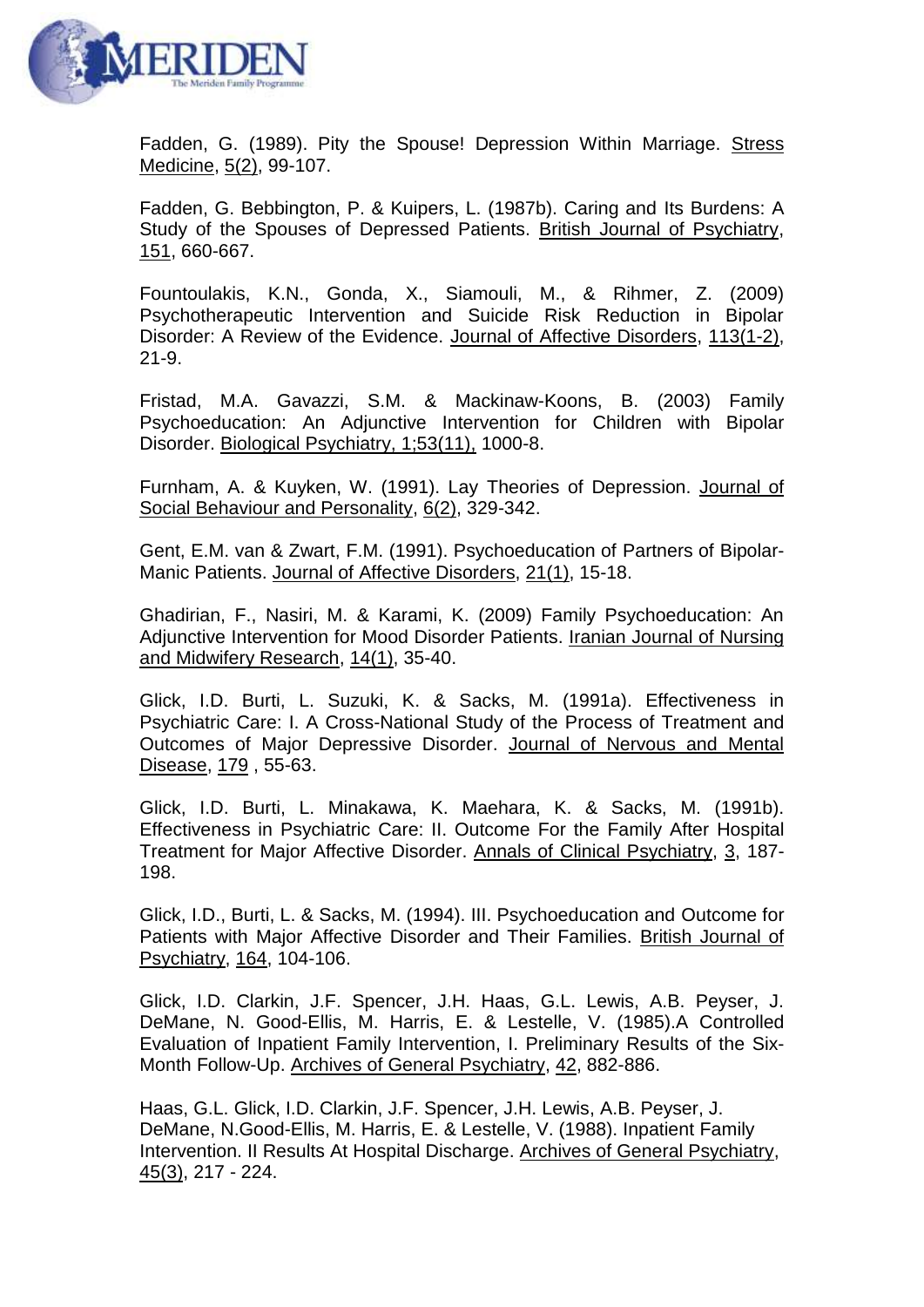

Hayhurst, H. Cooper, Z. Paykel, E.S. Vearnals, S. & Ramana, R. (1997). Expressed Emotion and Depression: A Longitudinal Study. British Journal of Psychiatry, 171, 439-443.

Henken, H.T, Huibers, M.J., Churchill, R., Restifo, K. & Roelofs, J. (2007) Family Therapy for Depression. Cochrane Database Systematic Review. 18(3) CD006728

Hooley, J.M. (1990). Expressed Emotion and Depression. In G.I. Keitner, Depression and Families: Impact and Treatment, (pp. 57-83). Washington: American Psychiatric Press, Inc.

Hooley, J.M. & Hahlweg, K. (1986). The Marriages and Interaction Patterns of Depressed Patients and Their Spouses: Comparison of High and Low EE Dyads. In M.J. Goldstein, I. Hand & K. Hahlweg (Eds.), Treatment of Schizophrenia; Family Assessment and Intervention (pp.85-95). Berlin: Springer Verlag.

Hooley, J.M. Orley, J. & Teasdale, J.D. (1986). Levels of Expressed Emotion and Relapse in Depressed Patients. British Journal of Psychiatry, 148, 642- 647.

Hooley, J. & Teasdale, J.D. (1989). Predictors of Relapse in Unipolar Depressives: Expressed Emotion, Marital Distress and Perceived Criticism. Journal of Abnormal Psychology, 98(3), 229-235.

Jacob, M. Frank, E. Kupfer, D.J. & Carpenter, L.L. (1987a). Recurrent Depression: An Assessment of Family Burden and Family Attitudes. Journal of Clinical Psychiatry, 48(10), 395-400.

Jacob, M. Frank, E. Kupfer, D.J. Cornes, C. & Carpenter, L.L. (1987b). A Psychoeducational Workshop for Depressed Patients, Family and Friends: Description and Evaluation. Hospital and Community Psychiatry, 38, 968-972.

Jacobson, N.S. Dobson, K. Fruzzetti, A. Schmaling, K.B. & Salusky, S. (1991). Marital Therapy as a Treatment for Depression. Journal of Consulting and Clinical Psychology, 59, 547-557.

Justo, L.P. Soares, B.G. & Calil, H.M.(2007) Family Interventions for Bipolar Disorder. Cochrane Database Systematic Reviews. 17;(4):CD005167.

Katsuki, F., Takeuchi, H., Konishi, M., Sasaki, M., Murase, Y., Naito, A., Toyoda, H., Suzuki, M., Shiraishi, N., Kubota, Y., Yoshimatsu, Y. & Furukawa, T. (2011) Pre-Post Changes in Psychosocial Functioning among Relatives of Patients with Depressive Disorders after Brief Multifamily Psychoeducation: a Pilot Study. BMC Psychiatry, 11, 56.

Keitner, G.I. (Ed.), (1990). Depression and Families: Impact and Treatment. Washington: American Psychiatric Press, Inc.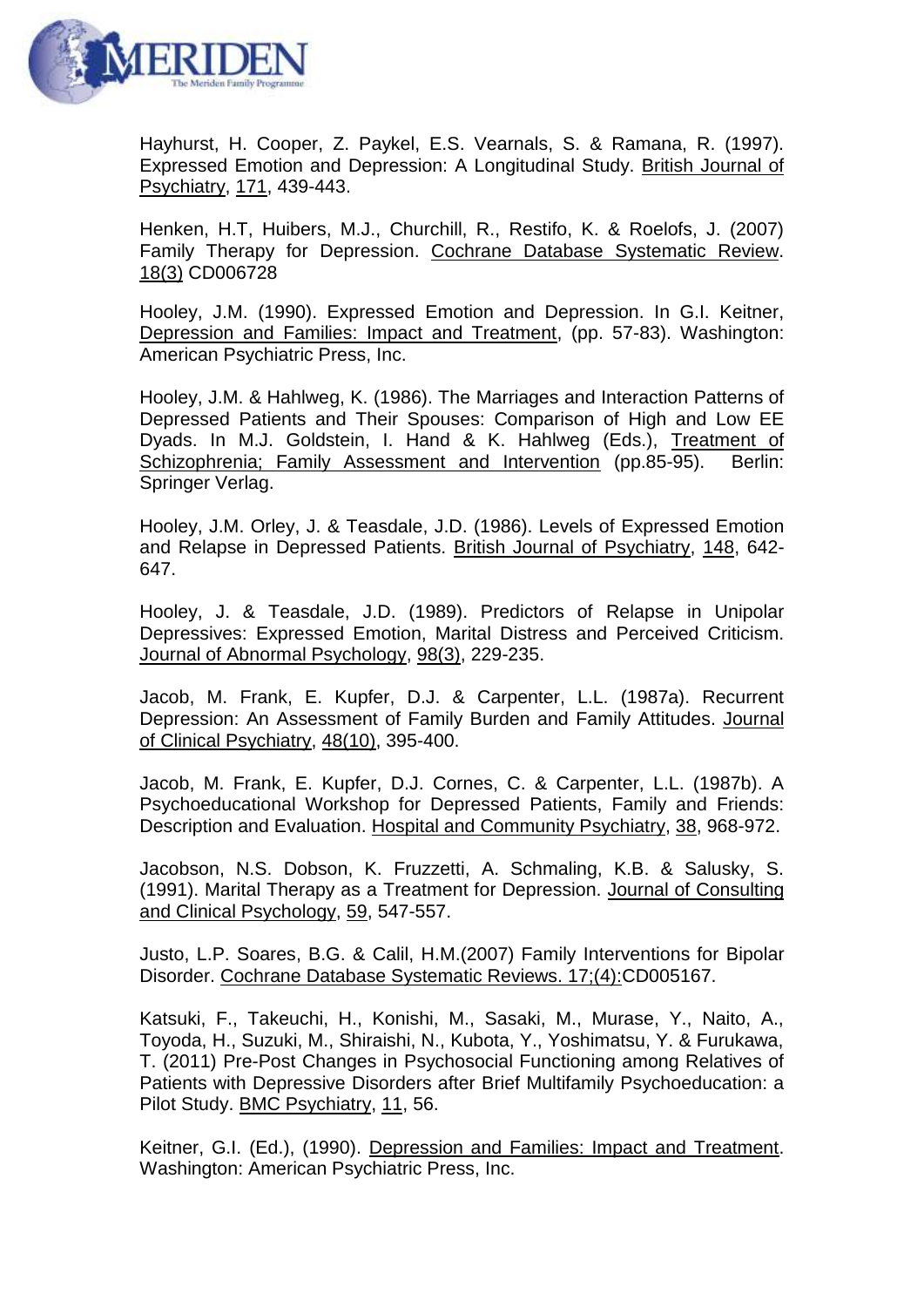

Keitner, G.I. Archambault, R. Ryan, C.E. & Miller, I.W. (2003) Family Therapy and Chronic Depression. Journal of Clinical Psychology, 59(8), 873-84.

Kiloh, L.G. Andrews, G. & Neilson, M. (1988). The Long-Term Outcome of Depressive Illness. British Journal of Psychiatry, 153, 752-757.

Kuipers, L. (1987). Depression and the Family. In J. Orford (Ed.) Coping with Disorder in the Family. London: Croom Helm.

Larner, G. (2009) Integrating family therapy in adolescents depression: and ethical stance. Journal of Family Therapy, 31 (3), 213-232.

Lee, A.S. & Murray, R.M. (1988). The Long-Term Outcome of Maudsley Depressives. British Journal of Psychiatry, 153, 741-751.

Lee, A.M., Simeon, D., Cohen, L, Samuel, J., Steele, A. & Galynker, I. (2011) Predictors of Patient and Caregiver Distress in an Adult Sample with Bipolar Disorder Seeking Family Treatment. Journal of Nervous & Mental Disease, 199(1), 18-24.

Luciano, M., Del Vecchio, V., Malangone, C., Giacco, D., De Rosa, C., Fiorillo, A. & Maj, M. (2011) P01-227-Implementing Family Psychoeducational Intervention in Bipolar I Disorder: A Randomized Controlled Trial European Psychiatry, 26, 228

Luciano, M., Del Vecchio, V., Giacco, D., De Rosa, C., Malangone, C., & Fiorillo, A. (2012) A 'family affair'? The impact of family psychoeducational interventions on depression, Expert Review of Neurotherapeutics, 12 (1), 83- 92.

Macneil, C.A., Hasty, M.K., Berk, M. Henry, L., Evans, M., Redlich, C., Daglas, R., McGorry, P.D. & Conus, P. (2011) Psychological needs of adolescents in the early phase of bipolar disorder: implications for early intervention. Early Intervention in Psychiatry, 5(2), 100-107.

Marshall, A.J. & Harper-Jaques, S. (2008) Depression and Family Relationships: Ideas For Healing. Journal of Family Nursing,14(1), 56-73.

Maynard, C. (1993). Psychoeducational Approach to Depression in Women. Journal of Psychosocial Nursing, 31(12), 9-14.

McFarlane, W.R. Dixon, L. Lukens, E. & Lucksted, A. (2003) Family Psychoeducation and Schizophrenia: A Review of the Literature. Journal of Marital and Family Therapy, 29(2),223-45.

Miklowitz, D. J. (2010) Family Therapy Approaches to Bipolar Disorder, in Bipolar Disorder (eds L. N. Yatham and M. Maj), John Wiley & Sons, Ltd, Chichester, UK.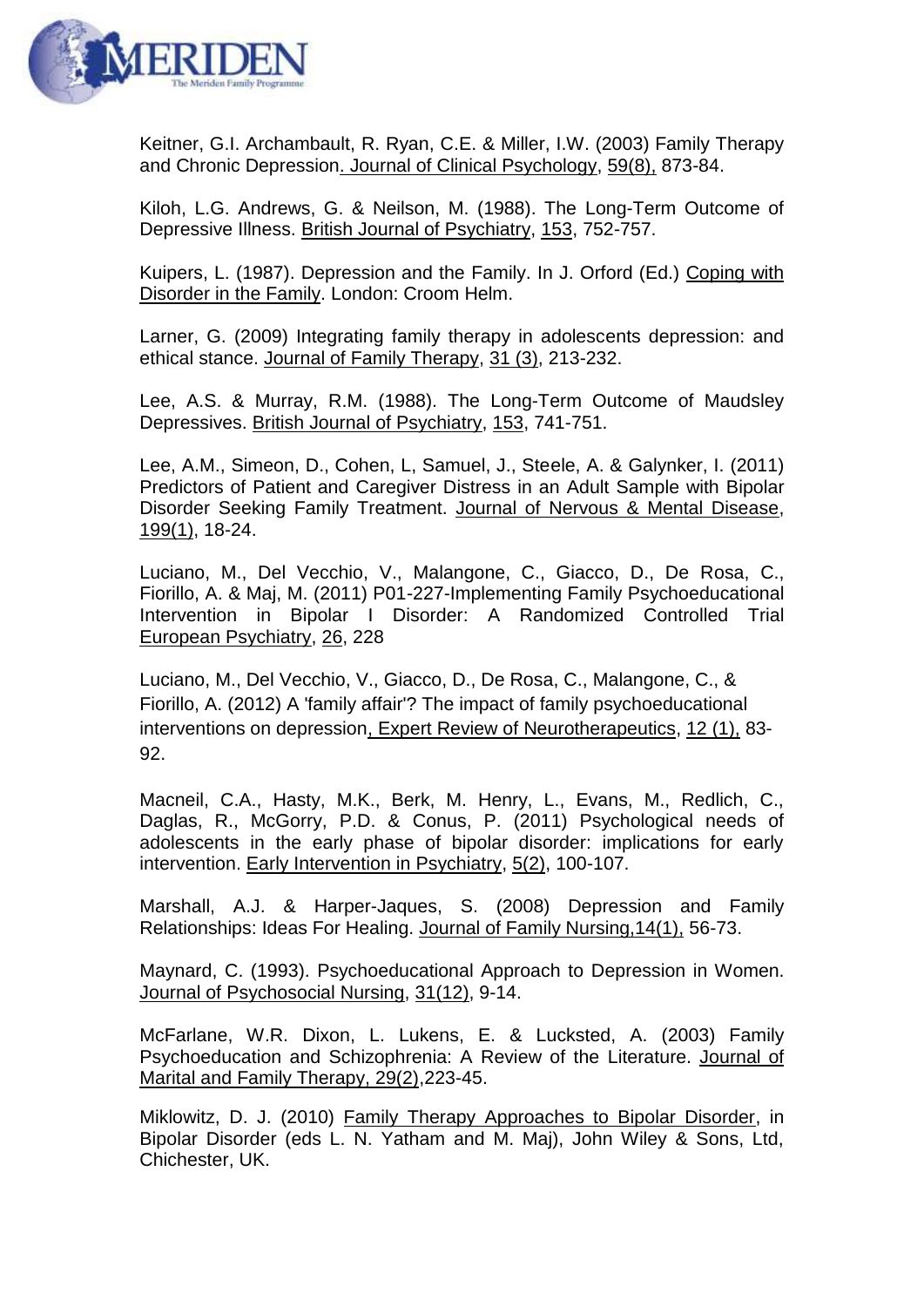

Miklowitz, D.J., Axelson, D.A., Birmaher, B., George, E.L., Taylor, D.O., Schneck, C.D., Beresford, C.A., Dickinson, L.M., Craighead, W.E., & Brent, D.A. (2008). Family-Focused Treatment for Adolescents with Bipolar Disorder: Results of a 2-year Randomized Trial. Archives of General Psychiatry, 65 (9), 1053-1061

Miklowitz, D.J. & Chang, K.D., Taylor, D.O., George, E.L., Singh, M.K., Schneck, C.D., Dickinson, L.M., Howe, M.E., Garber, J. (2011) Early Psychosocial Intervention for Youth at Risk for Bipolar I or II Disorder: A One-Year Treatment Development Trial. Bipolar Disorders, 13(1), 67-75.

Miklowitz, D.J. & Goldstein, M.J. (1990). Behavioral Family Treatment for Patients With Bipolar Affective Disorder. Behavior Modification, 14(4): 457- 489

Miklowitz, D.J. & Goldstein, M.J. (1997). Bipolar Disorder: A Family-Focused Treatment Approach. New York, London: Guilford Press.

Miklowitz, D.J. Goldstein, M.J. Nuechterlein, K.H. Snyder, K.S. & Mintz, J. (1988). Family Factors and the Cause of Bipolar Affective Disorder. Archives of General Psychiatry, 45 , 225-231.

Miklowitz, D. J. and Scott, J. (2009), Psychosocial treatments for bipolar disorder: cost-effectiveness, mediating mechanisms, and future directions. Bipolar Disorders, 11: 110–122.

Miklowitz, D.J. & Taylor, D.O. (2006) Family-Focused Treatment of the Suicidal Bipolar Patient. Bipolar Disorder, 8(5 Pt 2), 640-51.

Murray-Swank, A.B. & Dixon, L. (2004) Family Psychoeducation as an Evidence-Based Practice. CNS Spectrums, 9(12), 905-12.

Niv, N., Frousakis, N., Zucker, B.G., Glynn, S. & Dixon, L. (2016). A brief family intervention for depression in primary care. Journal of Family Therapy, 40(1), 100-119.

Ogilvie, A.D. Morant, N. & Goodwin, G.M. (2005) The Burden of Informal Caregivers of People with Bipolar Disorder. Bipolar Disorder, 7(1), 25-32.

Okasha, A. El Akabawai, A.S. Snyder, K.S. Wilson, A.K. Youssef, I. & Dawla, A.S. (1994). Expressed Emotion, Perceived Criticism and Relapse in Depression: A Replication in an Egyptian Community. American Journal of Psychiatry, 151, 1001-1005.

O'Leary, K.D. & Beach, S.R.H. (1990). Marital Therapy: a Viable Treatment for Depression and Marital Discord. American Journal of Psychiatry, 147, 183- 186.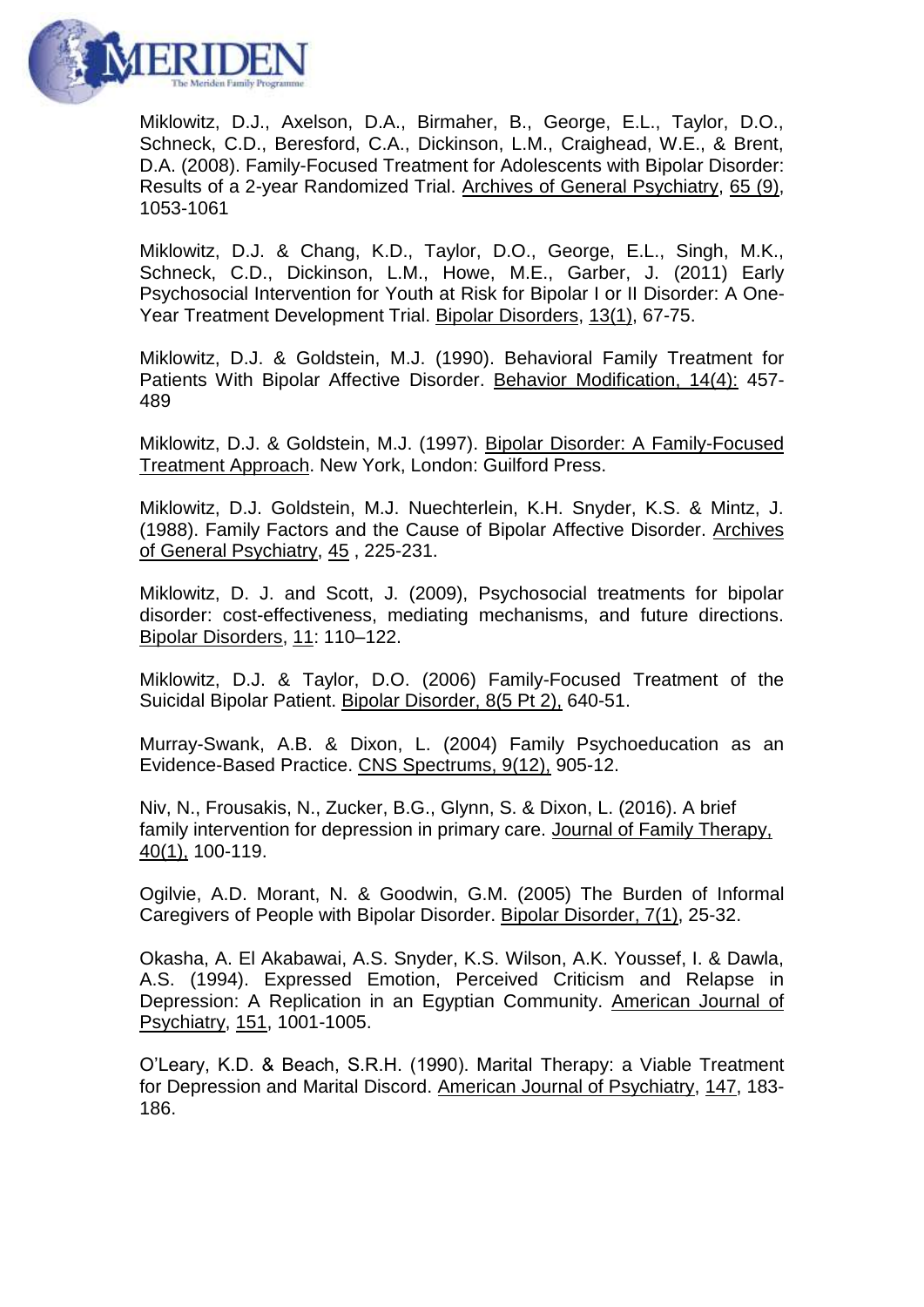

Perlick, D. Clarkin, J.F. Sirey, J. Raue, P. Greenfield, S. Struening, E. & Rosenheck, R. (1999) Burden Experienced By Care-Givers of Persons with Bipolar Affective Disorder. British Journal of Psychiatry , 175, 56-62.

Perlick, D.A., Miklowitz, D.J., Lopez, N., Chou, J., Kalvin, C., Adhziashvili, V & Aronson, A. (2010) Family-focused treatment for caregivers of patients with bipolar disorder, Bipolar Disorders, 12, 627–637.

Reinares, M. Colom, F. Martínez-Arán, A. Benabarre, A. Vieta, E. (2002) Therapeutic Interventions Focused on the Family of Bipolar Patients. Psychotherapy and Psychosomatics, 71(1):2-10.

Reinares, M. Colom, F. Rosa, A.R., Bonnín, C.M., Franco, C., Solé, B., Kapczinski, F. & Vieta, E. (2010) The impact of staging bipolar disorder on treatment outcome of family psychoeducation. Journal of Affective Disorders, 123(1):81-86.

Reinares, M. Colom, F. Sanchez-Moreno, J., Torrent, C., Martinez-Aran, A., Comes, M., Goikolea, J.M., Benabarre, A., Salamero, M. & Vieta, E. (2008) Impact of caregiver group psychoeducation on the course and outcome of bipolar patients in remission: a randomized controlled trial. Bipolar Disorder, 10(4):511-519.

Rice, S., Halperin, S., Blaikie, S., Monson, K., Stefaniak, R., Phelan, M. &Davey, C. (2016). Integrating family work into the treatment of young people with severe and complex depression: A developmentally focused model. Early Intervention in Psychiatry, DOI: 10.1111/eip.12383.

Riley, A.W., Valdez, C.R., Barrueco, S., Mills, C., Beardslee, W., Sandler, I., Rawal, P. (2008) Development of a Family-Based Program to Reduce Risk and Promote Resilience Among Families Affected by Maternal Depression: Theoretical Basis and Program Description. Clinical Child and Family Psychology Review, 11(1-2), 12-29

Rouget, BW. Aubry, JM. (2007) Efficacy of Psychoeducational Approaches on Bipolar Disorders: a Review of the Literature. Journal of Affective Disorders, 98(1-2),11-27.

Ruffolo, M.C., Nitzberg, L. & Schoof, K. (2011) One-Session Family Workshops for Bipolar Disorder and Depression. Psychiatric Services, 62(3), 323.

Shimazu, K., Shimodera, S., Mino, Y., Nishida, A., Kamimura, N., Sawada, K., Fujita, H., Furukawa, T.A. & Shimpei, I. (2011) Family psychoeducation for major depression: Randomised controlled trial, The British Journal of Psychiatry, 198 (5), 385-390.

Simoneau, T. Miklowitz, D.J. Richards, J.A. Saleem, R. & George, E. (1999). Bipolar Disorder and Family Communication: Effects of a Psychoeducational Treatment Programme. Journal of abnormal Psychology, 108(4), 588-597.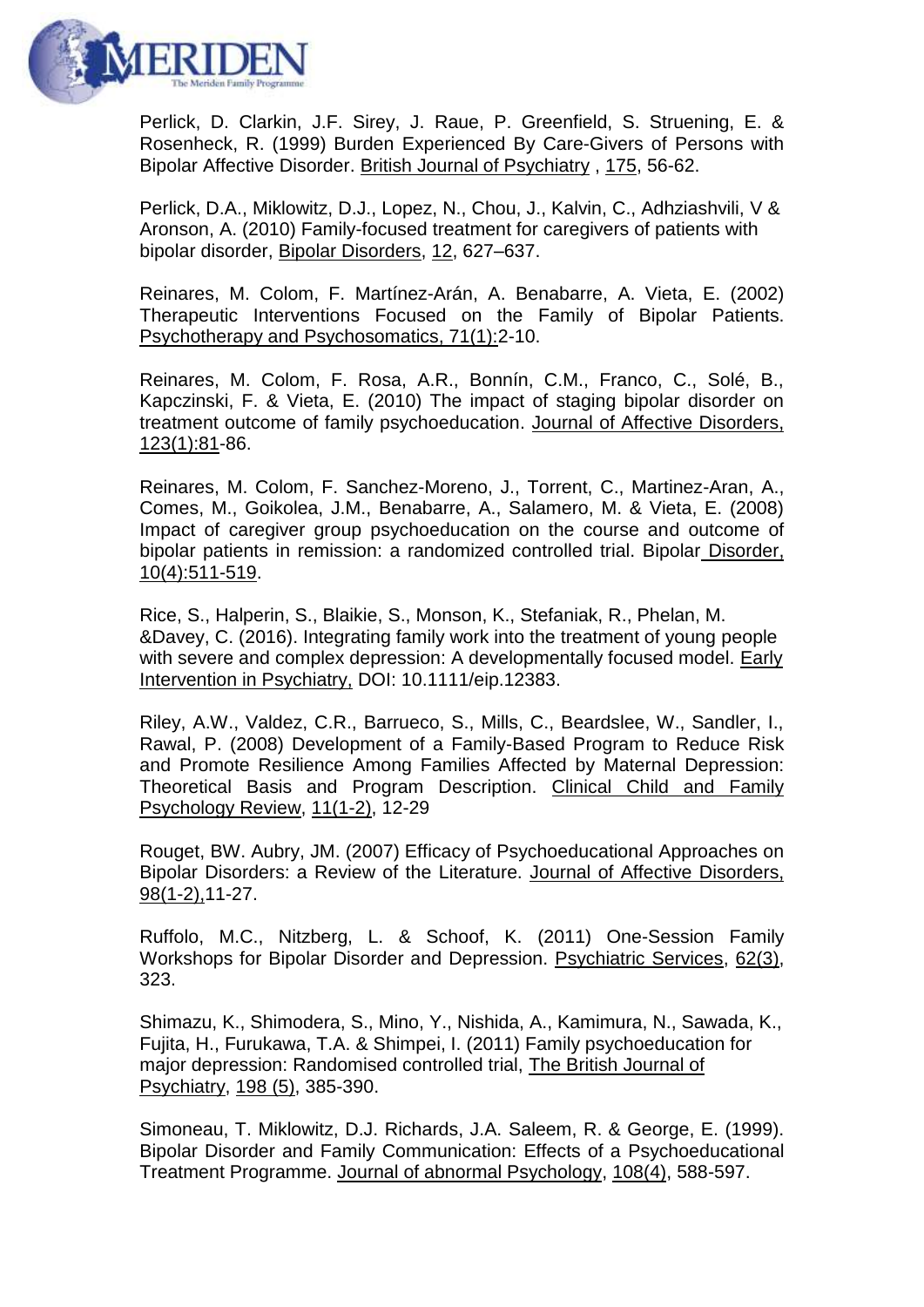

Smith, D., Jones, I. & Simpson, S. (2010) Psychoeducation for Bipolar Disorder. Advances in Psychiatric Treatment, 16, 147-154.

Solomon, D.A., Keitner, G.I., Ryan, C.E., Kelley, J., & Miller, I.W. (2008). Preventing Recurrence of Bipolar I Mood Episodes and Hospitalizations: Family Psychotherapy Plus Pharmacotherapy Versus Pharmacotherapy Alone. Bipolar Disorders, 10(7), 798-805

Targum, S.D. Dibble, E.D. Davenport, Y.B. & Gershon, E.S. (1981). The Family Attitudes Questionnaire: Patients' and Spouses' Views of Bipolar Illness. Archives of General Psychiatry, 38(5), 562-568.

Valdez, C.R., Mills, C.L., Barrueco, S., leis, J. & Riley, A.W. (2011) A pilot study of a family-focused intervention for children and families affected by maternal depression, Journal of Family Therapy, 33 (1), 3-19.

Van Wijngaarden, B., Koeter, B., Knapp, M., Tansella, M., Thornicroft, G., Vazquez-Barquero, J.L., Schene, A. (2009) Caring for people with depression or with schizophrenia: Are the consequences different? Psychiatry Research, 169:1, 62-69.

Varma, V. (1997). Managing Manic Depressive Disorders. London: Jessica Kingsley Publishers.

Vaughn, C.E. & Leff, J.P. (1976). The Influence of Family and Social Factors on the Course of Psychiatric Illness: a Comparison of Schizophrenic and Depressed Patients. British Journal of Psychiatry, 129, 125-137.

Vieta, E. (2005) The Package of Care for Patients with Bipolar Depression. Journal of Clinical Psychiatry, 66(5), 43-9.

Young, A.H., Ferrier, N. & Michalek, E.E. (2010) Practical Management of Bipolar Disorder. Cambridge: Cambridge University Press

Zaretsky, A.E. Rizvi, S. Parikh, S.V. (2007) How Well Do Psychosocial Interventions Work in Bipolar Disorder? Canadian Journal of Psychiatry, 52(1),14-21

## **Self-Help Books for Depression**

- Barker, P, J (1993) A Self-Help Guide to Managing Depression; Stanley Thornes Ltd, Cheltenham
- Blackburn, I, M, (1997) Coping with Depression; Chambers, Edinburgh
- Burns, D.D. (1999) Feeling Good: The New Mood Therapy Revised and Updated New York: Wm. Morrow and Co.
- Hughes, I (1990) Beating the Blues: Practical Ways of Preventing Depression; Shadowfax, Cardiff